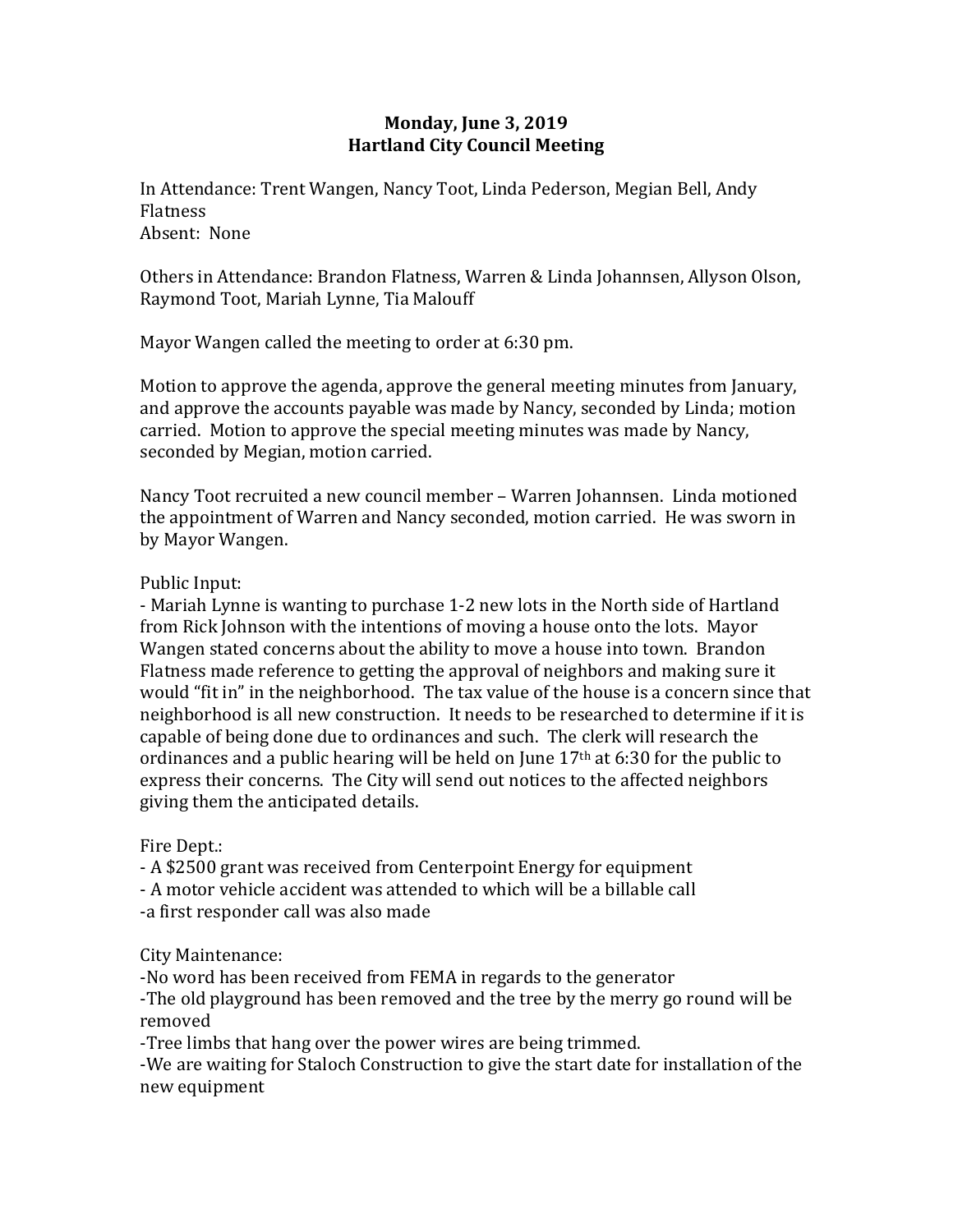-Residents need to be informed that grass clippings are not to be mowed into the street.

-The City dump is being misused again.

-Freeborn informed us that they need to insure the street sweeper due to storing it when not in use. They will bill us accordingly.

-The removal of trees from private property was addressed. It was thought that at one time residents had to replace a tree if they took one down?????

- once the sidewalk has been replaced by the old water plant, we also need to fix a couple of other areas

-Duke Tukua agreed to help mowing when needed

-Van Maldeghems will not be allowed to rent the hall again due to the condition of how it was left after their last rental.

City Clerk Updates:

-Tia Malouff was interviewed and determined to be the best candidate for City clerk. Megian motioned to officially hire her as the clerk and Linda seconded, motion carried.

-The fee schedule was looked at for possible changes. The off-sale liquor rate was never changed to the new rate of \$240, that will need to be done. All fees will remain the same.

-The golf cart owners that have not licensed their existing carts yet will be fined. Megian mentioned \$180 for the fine. Nancy objected. She feels the first warning should be \$75-\$100 and then more if another fine is needed. Warren feels \$50 for the first warning and doubled for the  $2<sup>nd</sup>$ . Nancy motioned for the \$50 first fine, Megian seconded, motioned carried. That motion also carried doubling the amount for the 2nd fine.

-The work comp premium will be the regular premium. Linda motioned and Megian seconded, motion carried.

Council Concerns:

-Nancy did not find anything in the ordinances in regards to the amount of time a vehicle can be on public streets.

-Curfew was addressed. It is 9:30 in town. Complaints have been made about kids being out and causing damage. It will be put in the next newsletter that 9:30 is the curfew and it will be enforced.

-The vehicles that need removal enforcement will be reported to the ALPD by Mayor Wangen.

-A citizen addressed painting the curbs in town to bring the no parking areas to attention. Trent will check into the appropriate distance to the corner.

-Solar panel salesmen have been a concern in town. It will be put in the newsletter that if someone shows up at your door trying to sell you something, you should ask to see their "peddler's license".

-Basketball hoops should be on the boulevard and not on the street. It will be referenced in the newsletter.